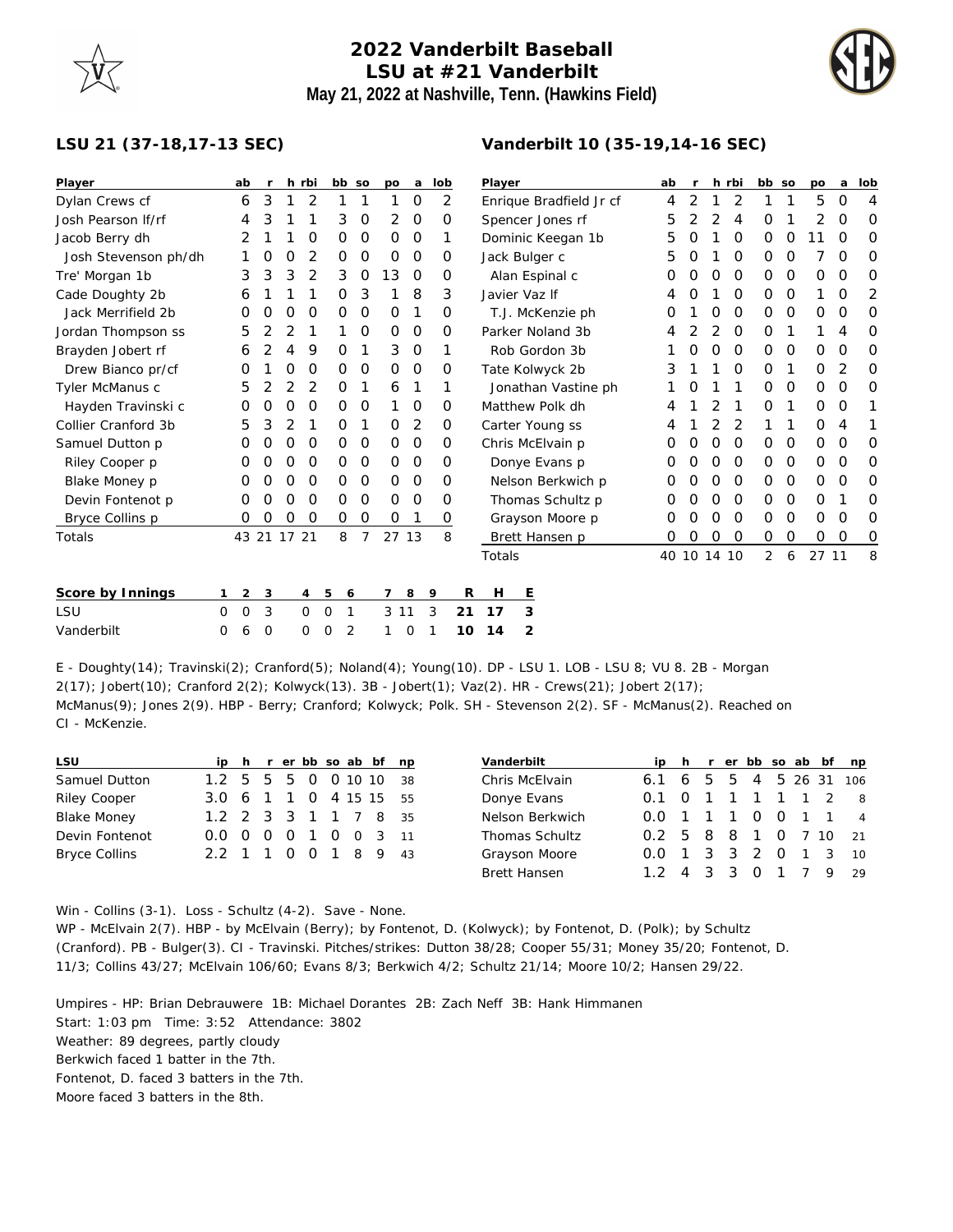



| Score by Innings |  |  |  |  | 1 2 3 4 5 6 7 8 9 R H E    |  |
|------------------|--|--|--|--|----------------------------|--|
| LSU              |  |  |  |  | 0 0 3 0 0 1 3 11 3 21 17 3 |  |
| Vanderbilt       |  |  |  |  | 0 6 0 0 0 2 1 0 1 10 14 2  |  |

LSU starters: 3/cf Crews; 39/lf Pearson; 14/dh Berry; 18/1b Morgan; 4/2b Doughty; 13/ss Thompson; 6/rf Jobert; 26/c McManus; 16/3b Cranford; 45/p Dutton;

- Vanderbilt starters: 51/cf Bradfield; 34/rf Jones; 12/1b Keegan; 16/c Bulger; 2/lf Vaz; 25/3b Noland; 6/2b Kolwyck; 1/dh Polk; 9/ss Young; 35/p McElvain;
- LSU 1st Crews grounded out to ss (2-2 BKBK). Pearson flied out to cf (1-2 KFB). Berry singled down the 1b line (0-0). Berry advanced to second on a wild pitch. Morgan walked (3-0 BBBB). Doughty flied out to cf (1-1 FB). 0 runs, 1 hit, 0 errors, 2 LOB.
- Vanderbilt 1st Bradfield grounded out to 2b (1-0 B). Jones grounded out to 2b (2-1 BBK). Keegan flied out to cf (0-2 KF). 0 runs, 0 hits, 0 errors, 0 LOB.
- LSU 2nd Thompson singled up the middle (2-0 BB). Jobert struck out swinging (1-2 KFBFS). McManus flied out to cf (1-1 BK). Cranford reached on a fielding error by ss (1-0 B); Thompson advanced to second. Crews struck out swinging (3-2 BBBSSS). 0 runs, 1 hit, 1 error, 2 LOB.
- Vanderbilt 2nd Bulger flied out to rf (0-2 KF). Vaz flied out to rf (2-2 KBBF). Noland singled through the left side (2-2 KKBFFB). Kolwyck doubled down the lf line (0-0); Noland advanced to third. Polk singled to shortstop, RBI (0-0); Kolwyck advanced to third; Noland scored. Young singled to second base, advanced to second on a throwing error by 2b, RBI (0-1 K); Polk advanced to third; Kolwyck scored. Bradfield singled up the middle, 2 RBI (3-2 BBBKKFFFF); Young scored; Polk scored. Cooper to p for Dutton. Jones homered to center field, 2 RBI (0-0); Bradfield scored. Keegan singled to shortstop (1-0 B). Bulger singled to third base (2-2 FBSB); Keegan advanced to second, advanced to third on a throwing error by 3b. Vaz grounded out to 2b (1-0 B). 6 runs, 8 hits, 2 errors, 2 LOB.
- LSU 3rd Pearson walked (3-0 BBBB). Berry hit by pitch (1-2 KBSF); Pearson advanced to second. Morgan doubled down the rf line, RBI (1-0 B); Berry advanced to third; Pearson scored. Doughty struck out swinging (0-2 SSS). Thompson flied out to rf (1-0 B). Jobert doubled down the rf line, 2 RBI (1-0 B); Morgan scored; Berry scored. McManus struck out swinging (2-2 FBBKS). 3 runs, 2 hits, 0 errors, 1 LOB.
- Vanderbilt 3rd Noland grounded out to 2b, bunt (0-0). Kolwyck struck out swinging (2-2 KBSBS). Polk singled to center field (1-2 FSFB). Young singled through the left side (0-0); Polk advanced to second. Bradfield struck out swinging (2-2 BKKBS). 0 runs, 2 hits, 0 errors, 2 LOB.
- LSU 4th Cranford struck out swinging (0-2 FSS). Crews lined out to cf (0-0). Pearson walked (3-0 BBBB). Pearson advanced to second on a wild pitch. Berry grounded out to 3b (2-2 SKBB). 0 runs, 0 hits, 0 errors, 1 LOB.
- Vanderbilt 4th Jones struck out looking (2-2 KBFBK). Keegan grounded out to 3b (2-0 BB). Bulger popped up to 1b (3-1 BBKB). 0 runs, 0 hits, 0 errors, 0 LOB.

LSU 5th - Morgan doubled through the left side (2-1 BFB). Doughty

 grounded out to 2b (0-1 F); Morgan advanced to third. Thompson grounded out to 3b (1-0 B). Jobert popped up to 3b (1-0 B). 0 runs, 1 hit, 0 errors, 1 LOB.

Vanderbilt 5th - Vaz tripled to right center (2-1 KBB). Noland struck out looking (3-2 BKBBSK). Kolwyck flied out to 2b (3-1 BBBK). Money to p for Cooper. Polk struck out swinging (0-2 FSFS). 0 runs, 1 hit, 0 errors, 1 LOB.

LSU 6th - McManus homered to left field, RBI (0-2 SF). Cranford grounded out to ss (0-0). Crews grounded out to ss (1-2 FBF). Pearson grounded out to ss (2-2 KBBF). 1 run, 1 hit, 0 errors, 0  $LOB$ .

- Vanderbilt 6th Young grounded out to 2b (0-1 F). Bradfield walked (3-0 BBBB). Jones homered to center field, 2 RBI (2-1 BBS); Bradfield scored. Keegan flied out to rf (3-1 BBFB). Bulger grounded out to 3b (3-2 BKBFB). 2 runs, 1 hit, 0 errors, 0 LOB.
- LSU 7th Stevenson pinch hit for Berry. Stevenson flied out to lf (2-1 BBK). Morgan walked (3-2 SSBFBBB). Evans to p for McElvain. Morgan advanced to second on a passed ball. Doughty struck out looking (1-2 KFBK). Thompson walked (3-0 BBBB). Berkwich to p for Evans. Jobert homered to right center, 3 RBI (2-1 BSB); Thompson scored; Morgan scored. Schultz to p for Berkwich. McManus grounded out to 3b (1-2 FKB). 3 runs, 1 hit, 0 errors, 0 LOB.
- Vanderbilt 7th Vaz grounded out to 2b (1-2 BKF). Noland singled up the middle (2-2 KFBBF). Fontenot, D. to p for Money. Kolwyck hit by pitch (1-2 SKBF); Noland advanced to second. Polk hit by pitch (1-0 B); Kolwyck advanced to second; Noland advanced to third. Young walked, RBI (3-0 BBBB); Polk advanced to second; Kolwyck advanced to third; Noland scored. Collins to p for Fontenot, D.. Bradfield grounded into double play p to c to 1b (1-0 B); Young advanced to second; Polk advanced to third; Kolwyck out on the play. 1 run, 1 hit, 0 errors, 2 LOB.
- LSU 8th Cranford hit by pitch (1-0 B). Crews reached on a fielder's choice to third base (2-2 BBKS); Cranford advanced to second, advanced to third on a throwing error by 3b. Pearson singled to center field, RBI (0-1 F); Crews advanced to second; Cranford scored. Stevenson to dh. Stevenson grounded out to p, SAC, bunt (0-0); Pearson advanced to second; Crews advanced to third. Morgan intentionally walked. Doughty singled through the left side, RBI (0-0); Morgan advanced to second; Pearson advanced to third; Crews scored. Thompson singled through the right side, RBI (0-0); Doughty advanced to second; Morgan advanced to third; Pearson scored. Jobert homered to center field, 4 RBI (2-0 BB); Thompson scored; Doughty scored; Morgan scored. McManus singled to left center (0-1 F). Moore to p for Schultz. Cranford doubled down the lf line, RBI (0-0); McManus scored. Crews walked (3-0 BBBB). Pearson walked (3-1 BBKBB); Crews advanced to second; Cranford advanced to third. Hansen to p for Moore. Stevenson grounded out to 3b, SAC, bunt, 2 RBI (0-1 K); Pearson advanced to second; Crews scored; Cranford scored. Morgan singled through the right side, RBI (1-1 FB); Pearson scored. Doughty struck out swinging (0-2 KFS). 11 runs, 7 hits, 1 error, 1 LOB.

Vanderbilt 8th - Jones flied out to lf (2-2 BBFFFF). Keegan grounded out to 2b (1-0 B). Bulger flied out to lf (3-2 BFFBB). 0 runs, 0